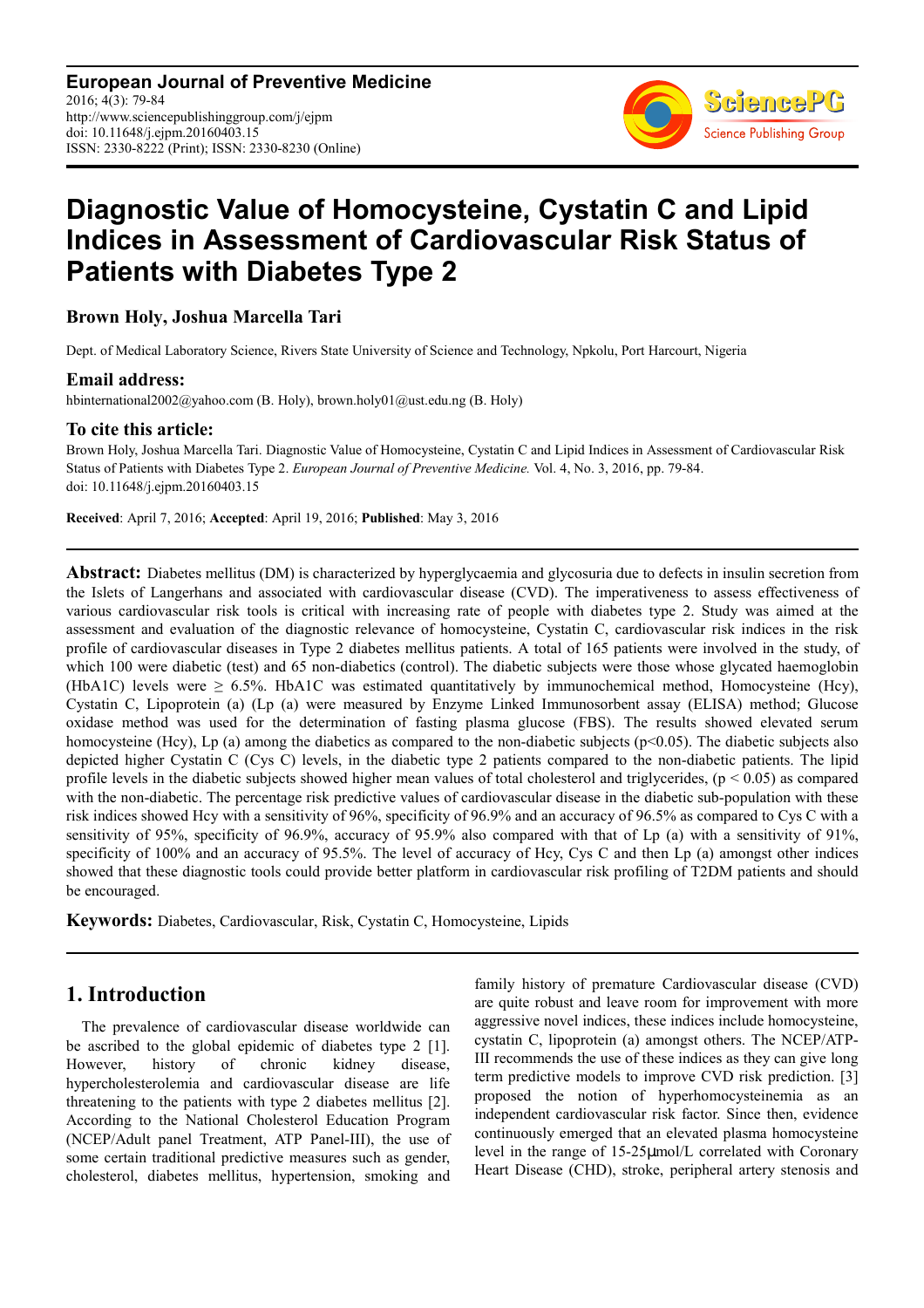venous thrombosis [4].

Homocysteine is an amino acid, amino acid are the building blocks of protein. It is not possible to get homocysteine from the diet [5]. If homocysteine cannot be converted into cysteine or returned to the methionine form, levels of homocysteine in the body increase and elevated homocysteine levels have been associated with heart attack, stroke, blood clot formation and perhaps the development of Alzheimers disease [6]. Elevated homocysteine levels are associated with increased risk factors such as smoking, high blood pressure, high cholesterol or diabetes; and as such patients need to be diagnosed for homocysteine levels in the blood. The conventional lipid profile is a panel of blood tests that serves as an initial broad medical screening tool for abnormalities in lipids such as cholesterol and triglycerides may not provide definitive result upon which treatment can be based. This measure is the conventional test done in the laboratory in assaying for patients with cardiovascular disease [3].

According to the World Health Organization (WHO), the prevalence of diabetes for all age groups worldwide was estimated to be 2.8% in 2000 and 4.4% in 2030 [7], while the estimation of the prevalence of earlier stages of Chronic Kidney Disease (CKD) in the US population and occurrence in trends overtime and was focused to disease management and prevention planning of which an increased intervention was given to the prevalence of diabetes and obesity [8]. To prevent this increase, it was necessary to screen for the early detection of CKD to achieve early diagnosis. In diabetic patients, the early detection of diabetic nephropathy has focused on the measurement of serum level of Cystatin C. Cystatin C, a cysteine protease inhibitor, freely filtered by the renal glomeruli metabolized by the proximal tubule was identified as a promising marker of renal failure [9]. Cystatin C is produced at a constant rate by nucleated cells and released into bloodstream with a half –life of 2hour. It's concentration is almost totally dependent on the Glomerular Filtration Rate (GFR) [10].

Therefore, estimation of the GFR is essential for the evaluation of patients with chronic kidney disease and its usefulness a tool to screen in high-risk groups as persons with diabetes mellitus [11]. Furthermore, estimation of GFR, derived from modification of Diet in Renal Disease, MDRD formula was recommended in animal evaluation of all patients with type 2 diabetes mellitus [12]. Recently, serum Cystatin C, low molecular- weight protease inhibitor, freely filtered across the glomerular membrane and then reabsorbed and metabolized in the proximal tubule was proposed as a new endogenous marker of GFR [13]. However reports have suggested that serum Cystatin concentration is a better indicator of GFR than serum creatinine concentration in patients with diabetes [14].

For an effective regiment to be put into place, a 2012 study of multiple data base including 50,000 people with coronary heart disease called the potential for a cause and effective relationship between homocysteine levels and heart disease

was put into question [15]. The relationship between homocysteine levels and heart stroke as well as Cystatin C which is not only a sensitive biomarker of renal dysfunction but levels predicts incidence of diabetics independently of glycaemic and cardiovascular events [16]. Therefore the aim of the research is to determine the relevance of Homocysteine and Cystatin C in the assessment of the cardiovascular risk profile of patients with type 2 diabetes mellitus.

## **2. Materials and Method**

#### *2.1. Subjects Characterization and Design*

One hundred and Sixty-five (n=165) subjects of both male and female were recruited in this study, out of which one hundred (Females=56 and Males=44) were diabetes type 2 patients and the remaining sixty-five non- diabetic patients (Females=37 and Males=28) were the control group. The patients were all screened to ascertain their glycaemic control and this was achieved through the use of the multi test A1C Now kit; the test groups which were the type 2 diabetes mellitus patients showed levels of glycated hemoglobin HbA1C,  $\geq 6.5\%$  while the non-diabetic control group showed glycated heamoglobin level below 6.5%.

#### *2.2. Sample Collection and Preparation*

Blood samples were collected from the subjects by venous puncture procedure. Suitable and prominent vein was selected and collection site was sterilized with cotton wool soaked with 70% alcohol (spirit). Five milliliters (5ml) of blood was collected using a 5ml syringe out from which l milliliter of blood was put into lithium heparin bottle to ascertain for glycated haemoglobin, HbA1C, 1 milliliter for Fasting Blood Sugar, FBS in a fluoride oxalate bottle and then spun to ascertain for fasting blood sugar using the glucose oxidase method. The remaining 3milliliter of blood was put into a plain bottle and then spun to ascertain for the other test (Homocysteine, Cystatin C, Lipoprotein (a) and Lipid profile). The sample were allowed to clot for two hours at room temperature before centrifuging for 20 minutes at approximately 3000r. p. m and samples were stored in aliquot and refrigerated to remain frozen.

## **3. Results**

#### *3.1. Cardiovascular Risk Markers/Indices in the Diabetics as Compared with That of the Non Diabetic Subjects*

The details cardiovascular risk markers/indices: Homocysteine, Cystatin C, Cholesterol/HDL Ratio and TETRAD as risk markers of diabetics and non diabetic subjects are presented in Table 1 and Figure 1 to 5. There were elevated values of Homocysteine, and cystatin C in the diabetic subjects as compared to the non diabetic control subjects,  $(p< 0.05)$ .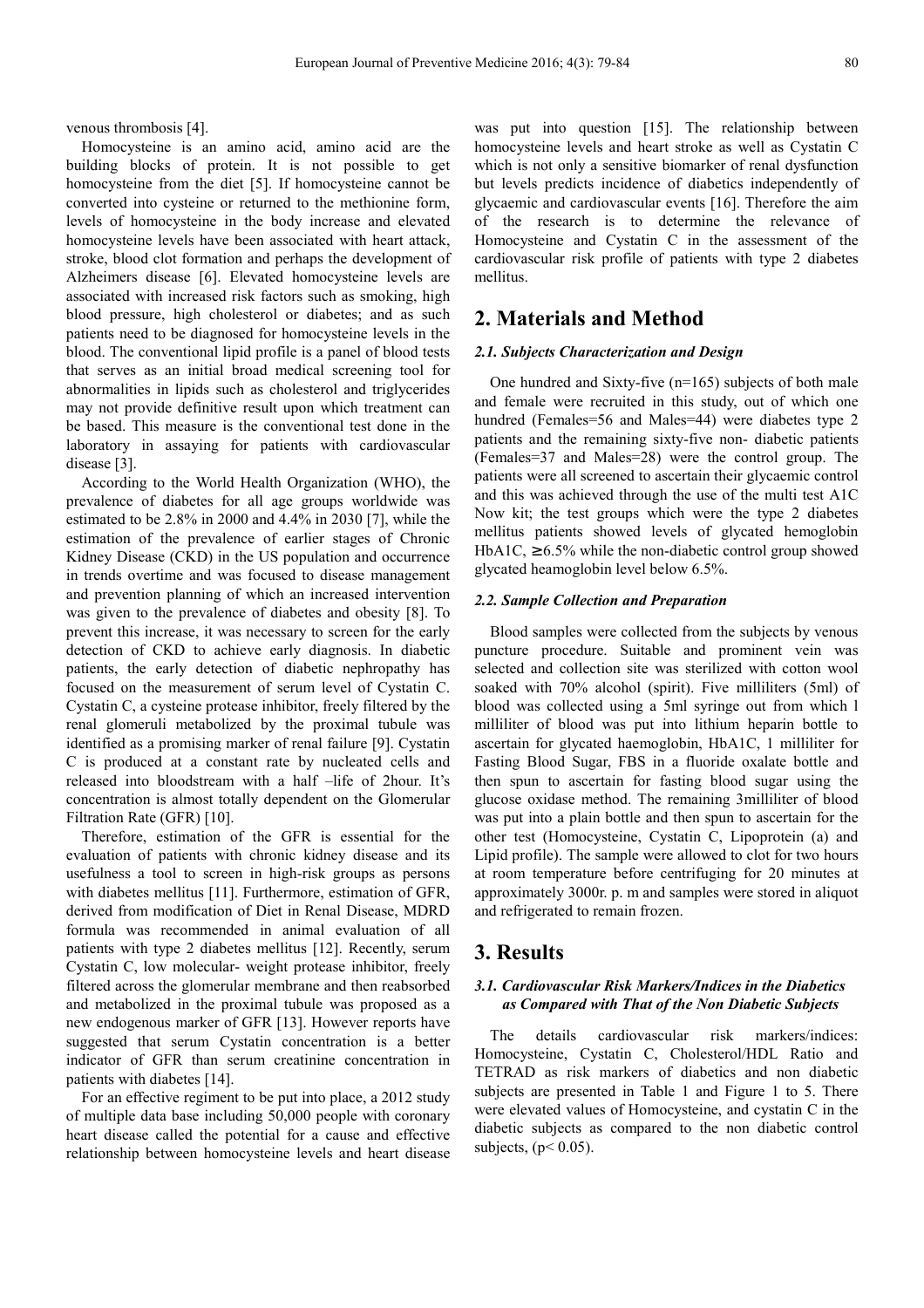| <b>Risks Markers/Indices</b> | Control             | <b>Diabetic Subjects</b> | p-values |
|------------------------------|---------------------|--------------------------|----------|
| $Hcy$ (umol/L)               | $7.61 \pm 4.18$     | $10.50 \pm 3.50$         | 0.0001   |
| $CYSC$ (mg/L)                | $0.59 \pm 0.05$     | $0.84 \pm 0.22$          | 0.0001   |
| <i>CHOL/HDL RATIO</i>        | $4.78 \pm 1.48$     | $7.74 \pm 2.86$          | 0.0001   |
| TETRAD (mmol/L)              | $474.72 \pm 300.06$ | $3712.19 \pm 2591.06$    | 0.0001   |

*Table 1. Risk markers /Indices mean values of diabetic values compared with non diabetic control.* 

(Hcy=Homocysteine, CYSC=Cystatin C, CHOL/HDL RATIO=Cholesterol/High Density Lipoprotein Ratio)



*Figure 1. Homocysteine mean values of diabetic subjects compared with control.* 



*Figure 2. Aligned Dot Plot of Cystatin C values of diabetic subjects compared with non diabetic control.* 

P value  $< 0.0001$ 



*Figure 3. Aligned Dot Plot of Total Cholesterol/High Density Lipoprotein Ratio of diabetic subjects compared with the control.*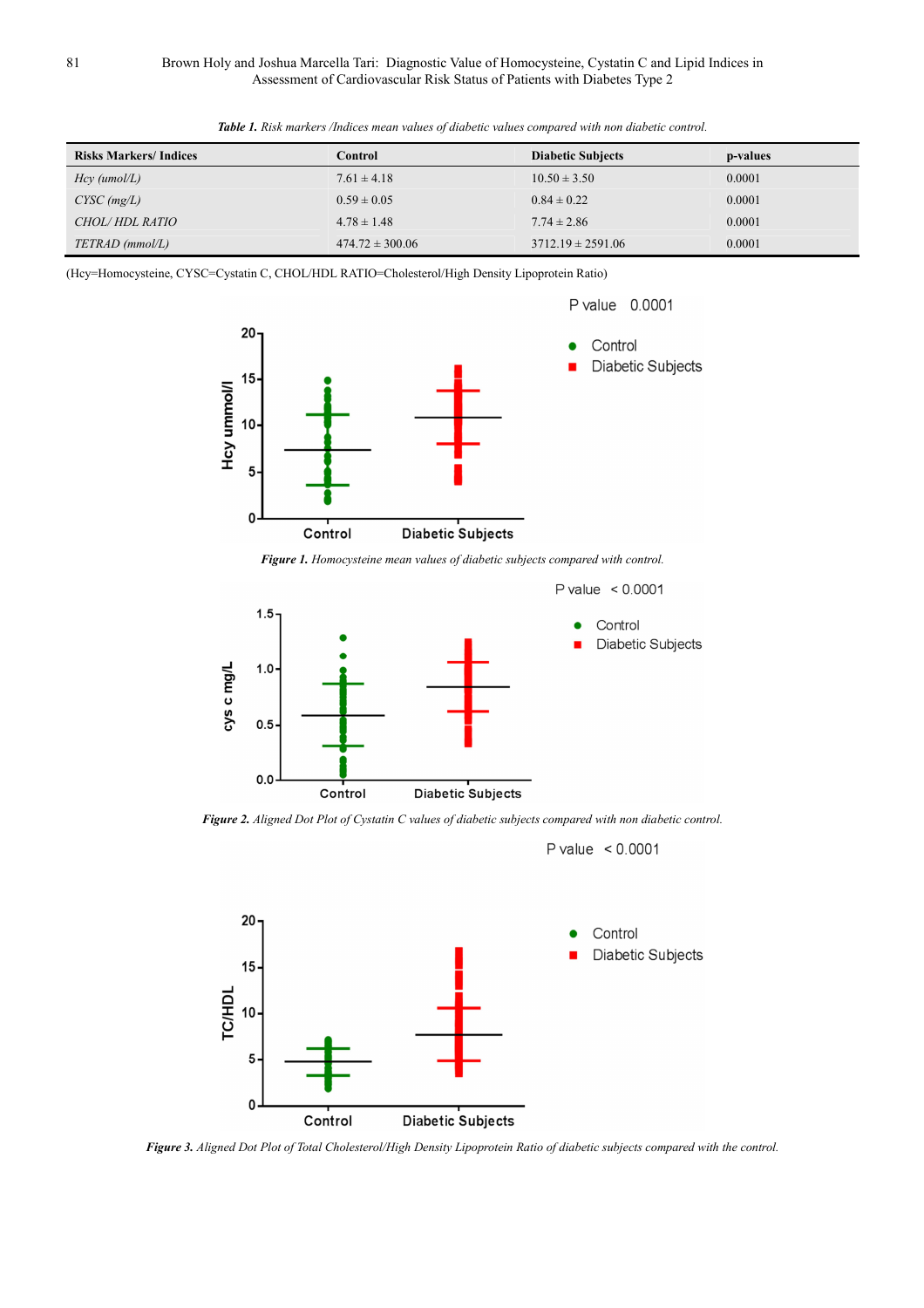

*Figure 4. Aligned Dot Plot of Lipoprotein (a) values of diabetic subjects as compared with the control.* 

P value  $< 0.0001$ 



*Figure 5. Aligned Dot Plot of Glycated Haemoglobin values of female diabetic subjects compared with the non diabetic control.* 

*Table 2. Risk Indices of HCY, CYSC, Lp (a), TCHOL/HDL and TETRAD showing Sensitivity%, Specificity%, Relative Risk, Positive predictive value, Negative Predictive value and Accuracy of diabetic population.* 

| <b>RISK INDICES %</b>   | <b>SENTIVITY %</b> | <b>SPECIFICITY %</b> | <b>POSITIVE PREDICTIVE</b><br>VALUE % | <b>NEGATIVE PREDICTIVE</b><br>VALUE % | <b>ACCURACY %</b> |
|-------------------------|--------------------|----------------------|---------------------------------------|---------------------------------------|-------------------|
| HCY > 13                | 96                 | 96.9                 | 98                                    | 94                                    | 96.5              |
| CYS C>1.2               | 95                 | 96.9                 | 97.9                                  | 92.7                                  | 95.9              |
| LPa > 30                | 91                 | 100                  | 100                                   | 87.8                                  | 95.5              |
| TC/HDL > 4.0            | 97                 | 35.4                 | 69.7                                  | 88.5                                  | 66.2              |
| <b>TETRAD&gt;20,000</b> | 76                 | 100                  | 100                                   | 73                                    | 88                |

(HCY=Homocysteine, CYS C=Cystatin C, LPa=Lipoprotein (a), TC/HDL=Total Cholesterol Ratio)

#### *3.2. Predictive Risk Indices (%) Indicating the Sensitivity, Specificity, Relative Risk, Positive Predictive Value, Negative Predictive Value and Accuracy*

From Table 2, the percentage predictive risk of the cardiovascular indices in the diabetic sub population for Homocysteine (HCY) was sensitivity 96%, specificity 96.9%. Cystatin C with a sensitivity of 95%, specificity of 96.9% and a lesser accuracy of 95.9%, while Lipoprotein (a) showed a sensitivity of 91%, specificity of 100% and a more lesser accuracy of 95.5%. This assessment however showed Homocysteine as a more accurate biomarker/index in the profiling of cardiovascular risk in patients with type 2 diabetes as compared to Cystatin C and then lipoprotein (a).

## **4. Discussion**

Growing interest is being focused on the association of homocysteinemia with diabetes type 2 complications and Cardiovascular complications present a leading cause of mortality in patients with diabetes mellitus type 2 [17].

In this present study, the results showed significantly elevated serum homocysteine levels among diabetics compared to non diabetic subjects  $(p<0.05)$ , this is in agreement with the work of [18] who determined biochemical parameters and anthropometric indices among 70 diabetic subjects with results indicating significant increase in homocysteine with increase in Body Mass Index.

These data demonstrate that high serum homocysteine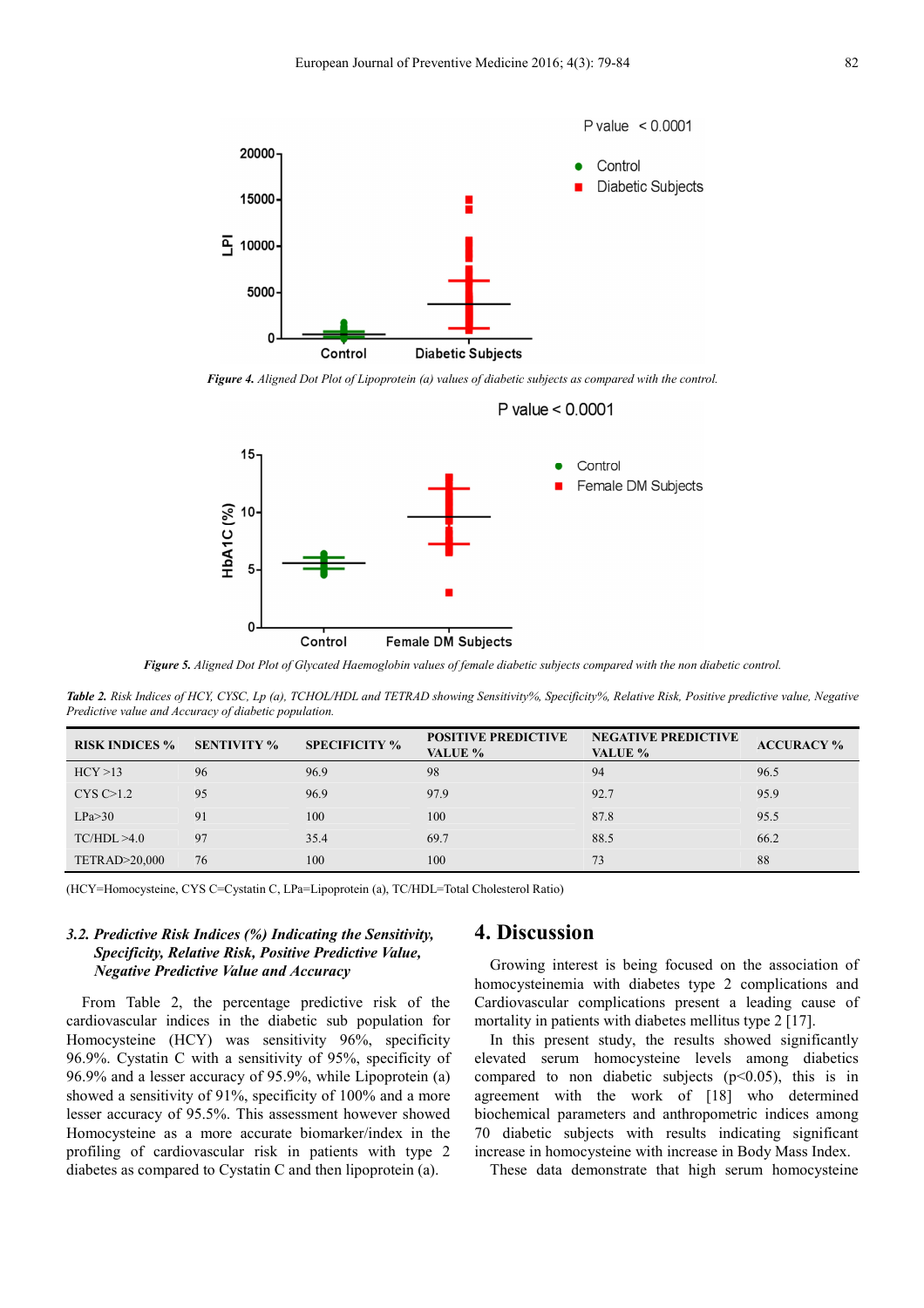concentrations are associated with an increased risk of cardiovascular diseases independent of traditional risk factors in patients with renal disease. This study was same as that demonstrated by [19] who demonstrated substantial homocysteine uptake and metabolism by the rat kidney in vivo with only trial urinary excretion. Extrapolating these findings to humans suggest that two- thirds of plasma homocysteine elimination may be related to renal metabolism.

The diabetic subject also depicted significantly high cystatin C levels compared to non diabetic subjects. This is in consonance with the work done by [20] that showed that cystatin C levels, independent of renal function was associated with insulin resistance and inflammation which may explain the association of cystatin C and cardiovascular disease in Type 2 diabetes mellitus patients.

Moreover, the concentration of lipoprotein (a), Lp (a) was higher in that of the diabetics than that of the non diabetics, this is suggestive that such patients with high concentrations of lipoprotein (a) are at higher risk of developing future Coronary Heart Disease (CVD) [21]. However when Lp (a) concentrations were compared with that of male and female diabetic group, it was observed that concentration of Lp (a) was higher in diabetic female subjects as compared to that in male diabetics, this did not agree with that of [22] who stated that associations between elevated Lp (a) and Coronary Heart Disease are less robust in women than in men possibly because of the cardio protective and vasoprotective effects of endogenous estrogen in premenopausal women. He further stated that in women, elevated Lp (a) may function as a stronger risk factor when combined with elevated inflammatory or thrombotic markers. A number of studies have shown possible adverse effects of homocysteine on endothelium, platelets and coagulation factors. In a related study, homocysteine is ultra filtered through the glomeruli, almost completely reabsorbed in the tubules and degraded in the kidney tissue by transmethylation and transulfuration [23]. Recently serum Cystatin C has been implicated as a more sensitive marker for mildly impaired Glomerular Filtration Rate (GFR) and also as an independent determinant of serum homocysteine concentrations [24]. [25] suggested that the increase of serum homocysteine concentrations with advancing age-related decline in renal function.

The effect of various lipid parameters as well as lipoprotein (a) on the atherogenecity is not additive but multiplicative which is well demonstrated by the lipid tetrad index. The mean tetrad index of the patients with type 2 diabetes mellitus were significantly higher than the patients without type 2 diabetes mellitus, this was in consonance with the review done by [26] which showed that Asians had a deadly tetrad index which becomes the single predictor of cardiovascular disease in Asian region. The percentage predictor of cardiovascular disease in the diabetic sub population of the risk indices showed homocysteine with a sensitivity of 96%, specificity of 96.9% and an accuracy of 96.5% as compared to cystatin C with a sensitivity of 95%, specificity of 96.9%, accuracy of 95.9% also compared with

that of Lp (a) with a sensitivity of 91%, specificity of 100% and an accuracy of 95.5%. This however showed that homocysteine with higher percentage accuracy as compared to other indices is a better biomarker in the assessment of cardiovascular risk profile in patients with type 2 diabetes mellitus.

## **5. Conclusion**

The diagnostic and predictive value of the homocysteine, cystatin c and lipid indices in this study has come into focus with homocysteine demonstrating highest accuracy followed by cystatin c. Lpa has the best positive predictive value hence may be a better tool for screening. Further work needed to be done to establish the reference range of the tools in the black population.

## **References**

- [1] Katarzyna, K., Artur, C., Ewa, C., and Anna, J., (2015). Homocysteine – relation to hypertension, age and smoking in patients with newly diagnosed essential hypertension. *Journal of Medical Science*, 2 (82), 90-95.
- [2] Wang, X., Qun, X., Dermritas, H., Li, T. Mao, G. Huo, Y. Sun, N. & Liu, L. (2007). Efficacy of folic and supplements in stroke prevention, a meta analysis. *Lancet,* 369, 1876–1882
- [3] McCully, K. S. (2011). Vascular pathology of homocysteine implications for the pathogenesis of atherosclerosis, *American Journal of Pathology*, 56, 111-128
- [4] Den H. M., Rosendaal F. R., Blom H. J., Gerrrits W. B, Bos, G. M (1998). Hyperhomocysteine and venous thrombosis, a meta-analysis. *Journal of Thrombosis and Haemostasis* 80, 874-877
- [5] Ward M., McNulty H., Pentieva K., McPartlin J., Strain J. J., Weir D. G. & Scott J. M.(2000). Fluctuations in dietary methionine intake do not alter plasma homocysteine concentration in healthy men, *Journal of Nutrition*, 130 (11), 2653-2657
- [6] Clarke, R., Peden, J. F, Hopewell, J. C. (2013). PROCADIS consortium, Genetic variants associated with Lp (a) Lipoprotein a, levels and coronary disease. *Journal of New England of Medicine,* 361 (26), 2518-2528
- [7] Wild, S., Roglic, G., Green, A., Sicee, R. & King, H. (2004). Global prevalence of diabetes. Estimates for the year 2000 and projections for 2030. *Journal of Diabetic Care,.* 27,1047– 1053
- [8] Gregg E. W., Cheng Y. J., Cadwell B. L., Imperatore G, William D. E., Flegal, K. M., Narayan & K. M., Williamson, D. F (2005). Secular trends in cardiovascular disease risk factors according to body mass index in US adults. *Journal of American Medical Association,* 293, 1868-1874
- [9] Yun K. J., Mi R. K., Jung E. H., Ji Y. M., Sang H. S., Sang S. K., Bo H. K., Soo H. L., Yong K. K. & In J. K. (2011). Cystatin C as an Early Biomarker of Nephropathy in Patients with Type 2 Diabetes, Endocrinology, Nutrition & Metabolism, *Journal of Korean Medical Science*, 26, 258-263